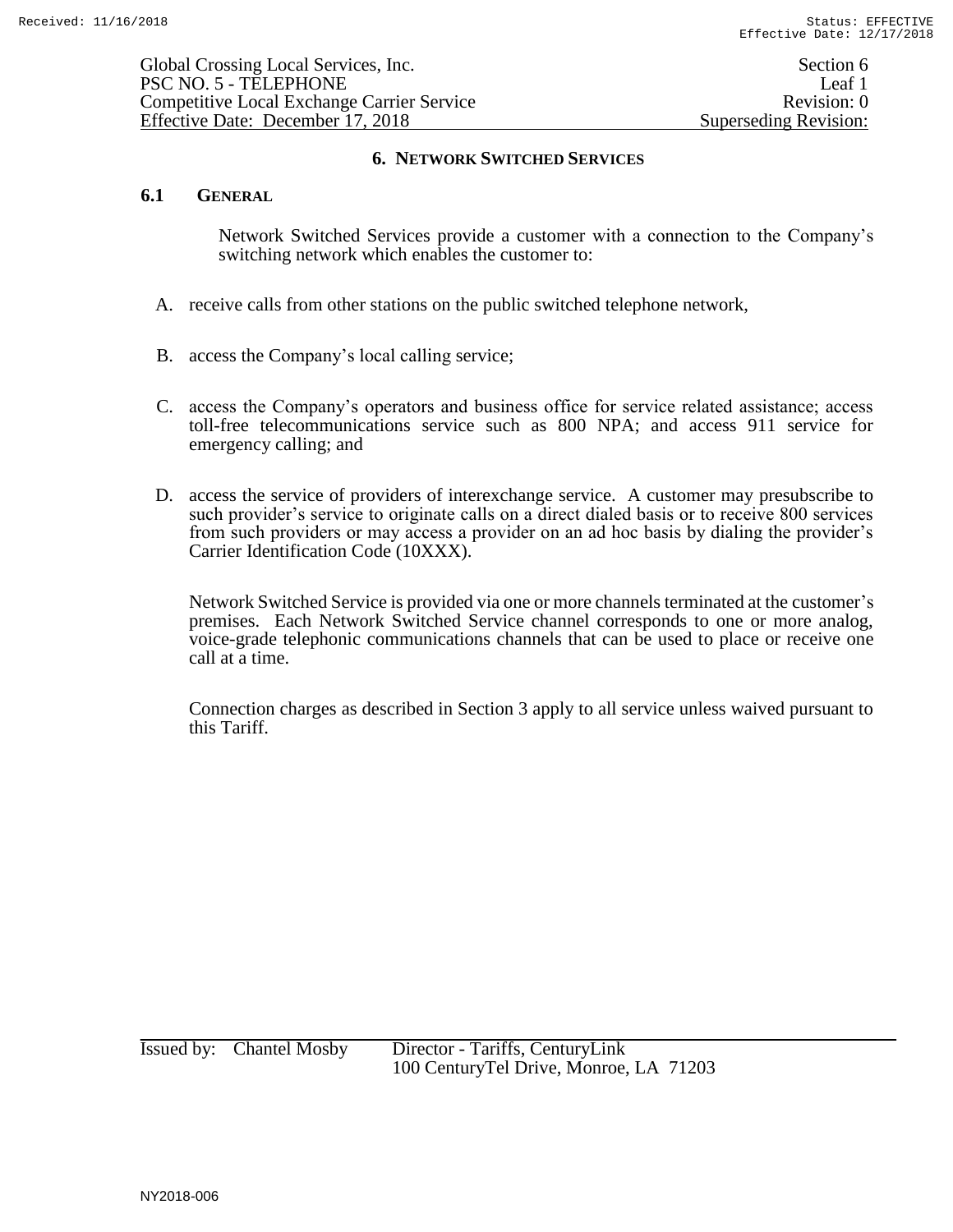Global Crossing Local Services, Inc. Section 6 PSC NO. 5 - TELEPHONE Leaf 2<br>Competitive Local Exchange Carrier Service Revision: 0 Competitive Local Exchange Carrier Service<br>
Effective Date: December 17, 2018<br>
Superseding Revision: 0 Effective Date: December 17, 2018

# **6. NETWORK SWITCHED SERVICES**

### **6.2 SERVICE DESCRIPTIONS AND RATES**

The following Business Access Service Options are offered

Basic Line Service PBX Trunks Centrex Service

All Business Network Switched Services may be connected to customer-provided terminal equipment such as station sets, key systems, PBX systems, or facsimile machines.

Unless otherwise specified, applicable rate periods (Day, Evening, Night/Weekend) are indicated in the chart below:

| Day Rate Period:     | Monday through Friday, 8:00 a.m. to 8:59 p.m.                                                                                                                                   |
|----------------------|---------------------------------------------------------------------------------------------------------------------------------------------------------------------------------|
| Evening Rate Period: | Monday through Friday, 9:00 p.m. to 10:59 p.m.; Sunday, 5:00<br>p.m. to 10:59 p.m.; Christmas, New Year's, Thanksgiving<br>Independence and Labor Days, 8:00 a.m. to 10:59 p.m. |
| Night Rate Period:   | Saturday 8:00 a.m. to Sunday 4:59 p.m.; All days, $11:00$ p.m. to<br>7:59 a.m.                                                                                                  |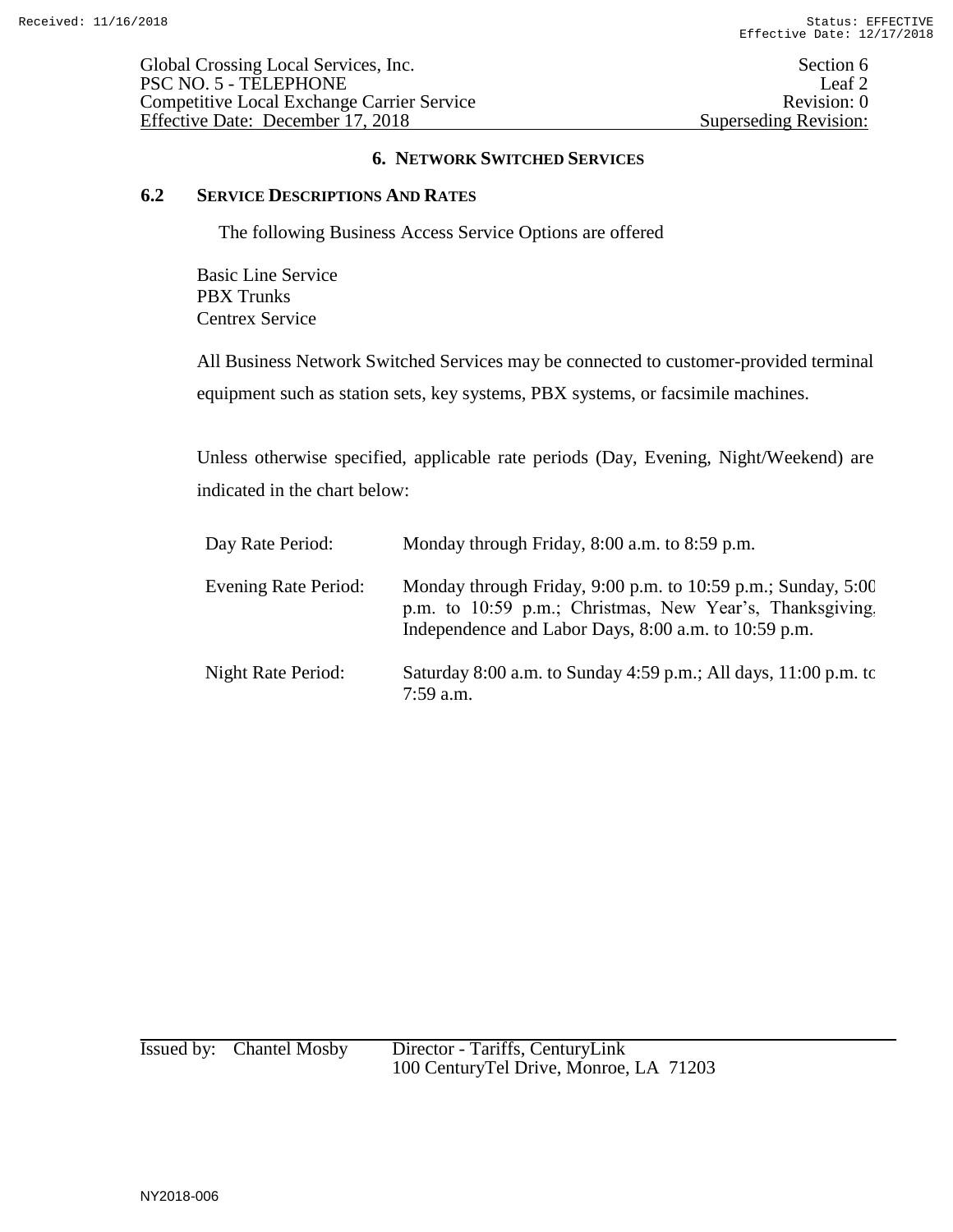Global Crossing Local Services, Inc. Section 6 PSC NO. 5 - TELEPHONE Leaf 3<br>Competitive Local Exchange Carrier Service Revision: 0 Competitive Local Exchange Carrier Service<br>
Effective Date: December 17, 2018<br>
Superseding Revision: 0 Effective Date: December 17, 2018

### **6. NETWORK SWITCHED SERVICES**

## **6.2 SERVICE DESCRIPTIONS AND RATES (Cont'd)**

### **6.2.1 DIGITAL TRUNK SERVICE**

- A. Measured Rate Digital Trunk Service
- (1) Description

The Company's Local Digital Service is provided to business customers over access facilities at T-1 or higher capacity. Service is activated by purchasing ports (channels) at rates listed below. Additional channels may be purchased one channel at a time. Local Digital Service includes the standard feature of hunting and dual tone multi-frequency.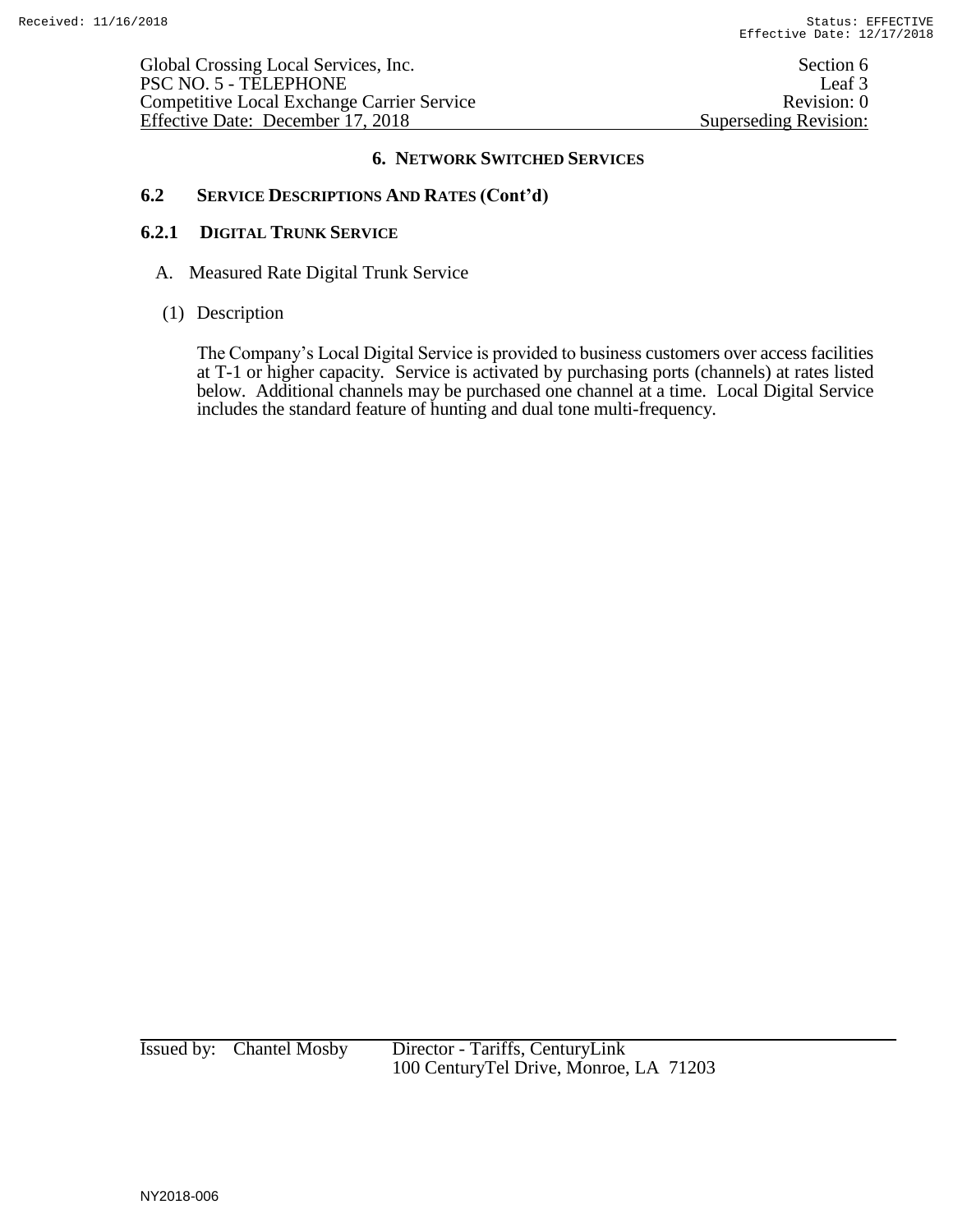Global Crossing Local Services, Inc. Section 6 PSC NO. 5 - TELEPHONE Leaf 4<br>
Competitive Local Exchange Carrier Service Revision: 0 Competitive Local Exchange Carrier Service<br>
Effective Date: December 17, 2018<br>
Superseding Revision: 0 Effective Date: December 17, 2018

#### **6. NETWORK SWITCHED SERVICES**

# **6.2 SERVICE DESCRIPTIONS AND RATES**

# **6.2.1 DIGITAL TRUNK SERVICE**

A. Measured Rate Digital Trunk Service (Cont'd)

### (2) T-1 Facility

In addition to the port and feature charges in this section, charges associated with the T-1 facility are listed below.

Where appropriate facilities do not exist, Special Construction charges will also apply.

|                               |            | <b>MINIMUM</b> | <b>MAXIMUM</b> |         |  |
|-------------------------------|------------|----------------|----------------|---------|--|
| Per Trunk Activation Charge   |            |                |                |         |  |
| Per Channel Activation Charge |            |                |                |         |  |
|                               |            |                |                |         |  |
|                               | <b>MTM</b> | - 1 Year       | 2 Year         | -3 Year |  |

|                                     | IVI I M |       | 1 year |             | z rear |       | 3 Year |            |
|-------------------------------------|---------|-------|--------|-------------|--------|-------|--------|------------|
|                                     | Min     | Max   | Min    | Max Min Max |        |       | Min    | <b>Max</b> |
| <b>Monthly Recurring</b><br>Charges |         |       |        |             |        |       |        |            |
| Per Trunk                           | \$0     | \$800 | \$0    | \$800 \$0   |        | \$800 | \$0    | \$800      |
| Access<br>Coordination              | \$0     | \$100 | \$0    | \$100       | - \$0  | \$100 | \$0    | \$100      |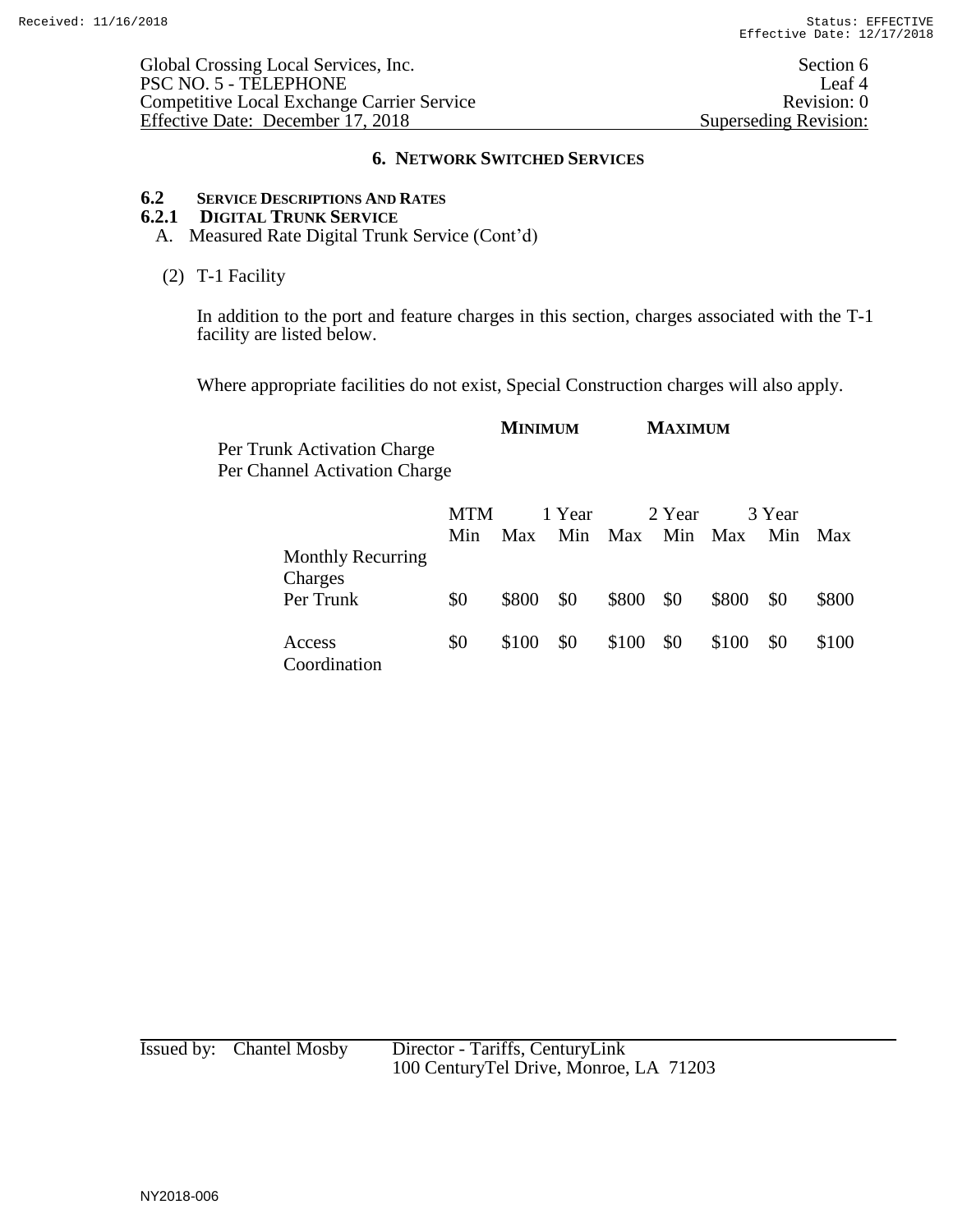# **6.2 SERVICE DESCRIPTIONS AND RATES**

# **6.2.1 DIGITAL TRUNK SERVICE**

- A. Measured Rate Digital Trunk Service (Cont'd)
- (3) New York City

In addition to the T-1 Facility charges above, the following channel, usage and DID charges apply to the Digital Trunk Service in the New York City Service area.

|                        | <b>MINIMUM</b>          |              |
|------------------------|-------------------------|--------------|
| Port (Channel) Charges | Monthly                 | Nonrecurring |
|                        | <b>Recurring Charge</b> | Charge       |
| Per Channel            | \$0.00                  | \$10.00      |
| $\frac{1}{2}$ T1       | \$0.00                  | \$120.00     |
| T1                     | \$0.00                  | \$240.00     |
| <b>DID Numbers</b>     |                         |              |
| Per DID Number         | \$0.00                  | \$0.00       |
|                        | <b>MAXIMUM</b>          |              |
| Port (Channel) Charges | Monthly                 | Nonrecurring |
|                        | <b>Recurring Charge</b> | Charge       |
| Per Channel            | \$0.00                  | \$40.00      |
| $\frac{1}{2}$ T1       | \$0.00                  | \$500.00     |
| T <sub>1</sub>         | \$0.00                  | \$560.00     |
| <b>DID Numbers</b>     |                         |              |
| Per DID Number         | \$2.00                  | \$2.00       |

| T1 Channel-Local Digital Service (LDS) |  |  |  |  |  |  |  |
|----------------------------------------|--|--|--|--|--|--|--|
|----------------------------------------|--|--|--|--|--|--|--|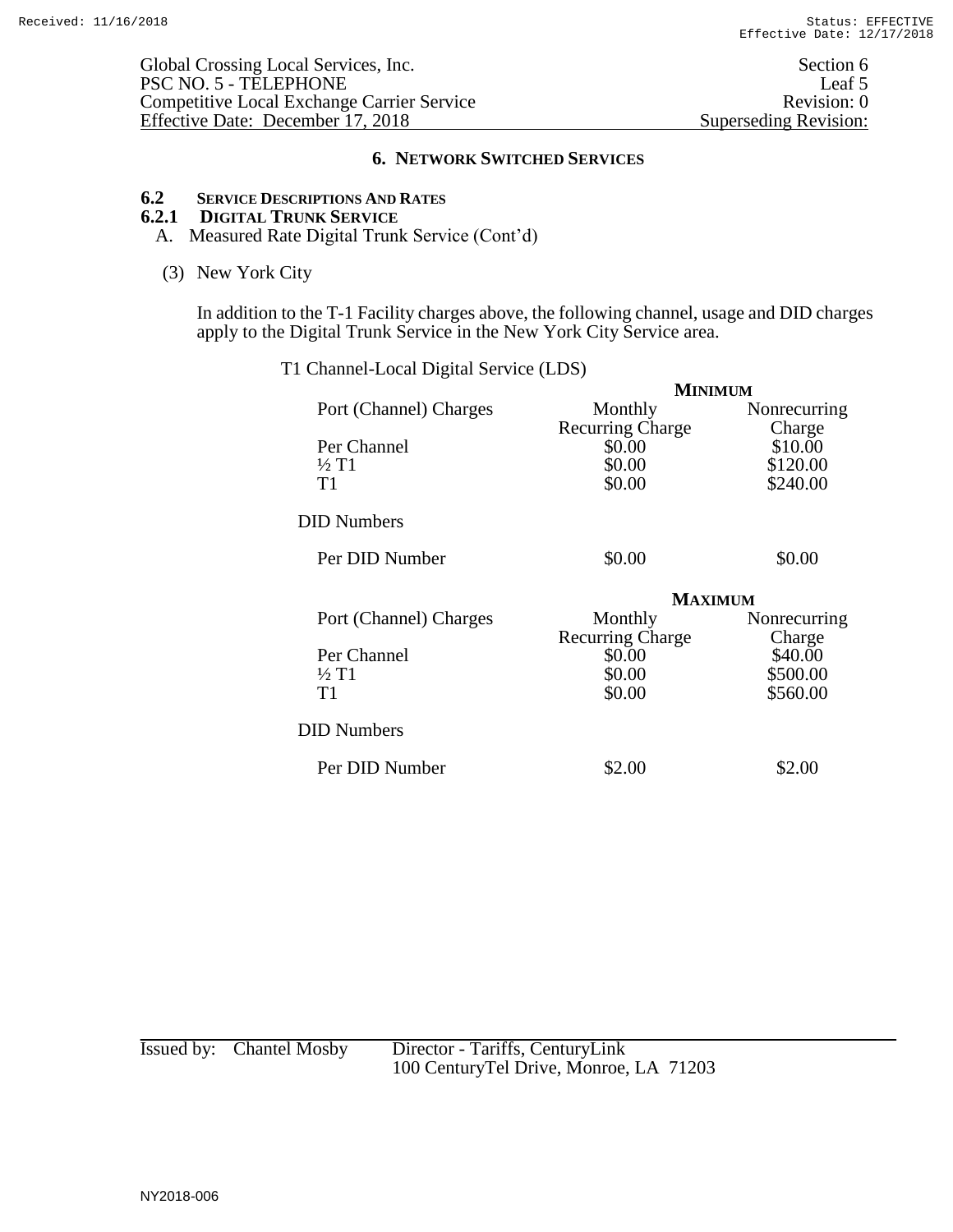# **6.2 SERVICE DESCRIPTIONS AND RATES**

# **6.2.1 DIGITAL TRUNK SERVICE**

- A. Measured Rate Digital Trunk Service
- (3) New York City  $(\text{Cont}^3d)$

Measured Usage Charges

| Per minute                                        | <b>MINIMUM</b><br>\$0.00 | <b>MAXIMUM</b><br>\$0.15 |
|---------------------------------------------------|--------------------------|--------------------------|
| Foreign Exchange Service                          | <b>MINIMUM</b>           | <b>MAXIMUM</b>           |
| Foreign Exchange Service                          | \$0                      | \$300                    |
| <b>ISDN</b> – PRI Service                         |                          |                          |
| ISDN - PRI, recurring<br>ISDN - PRI, nonrecurring | \$0                      | \$300<br>\$7,500         |

| Issued by: Chantel Mosby | Director - Tariffs, CenturyLink         |
|--------------------------|-----------------------------------------|
|                          | 100 Century Tel Drive, Monroe, LA 71203 |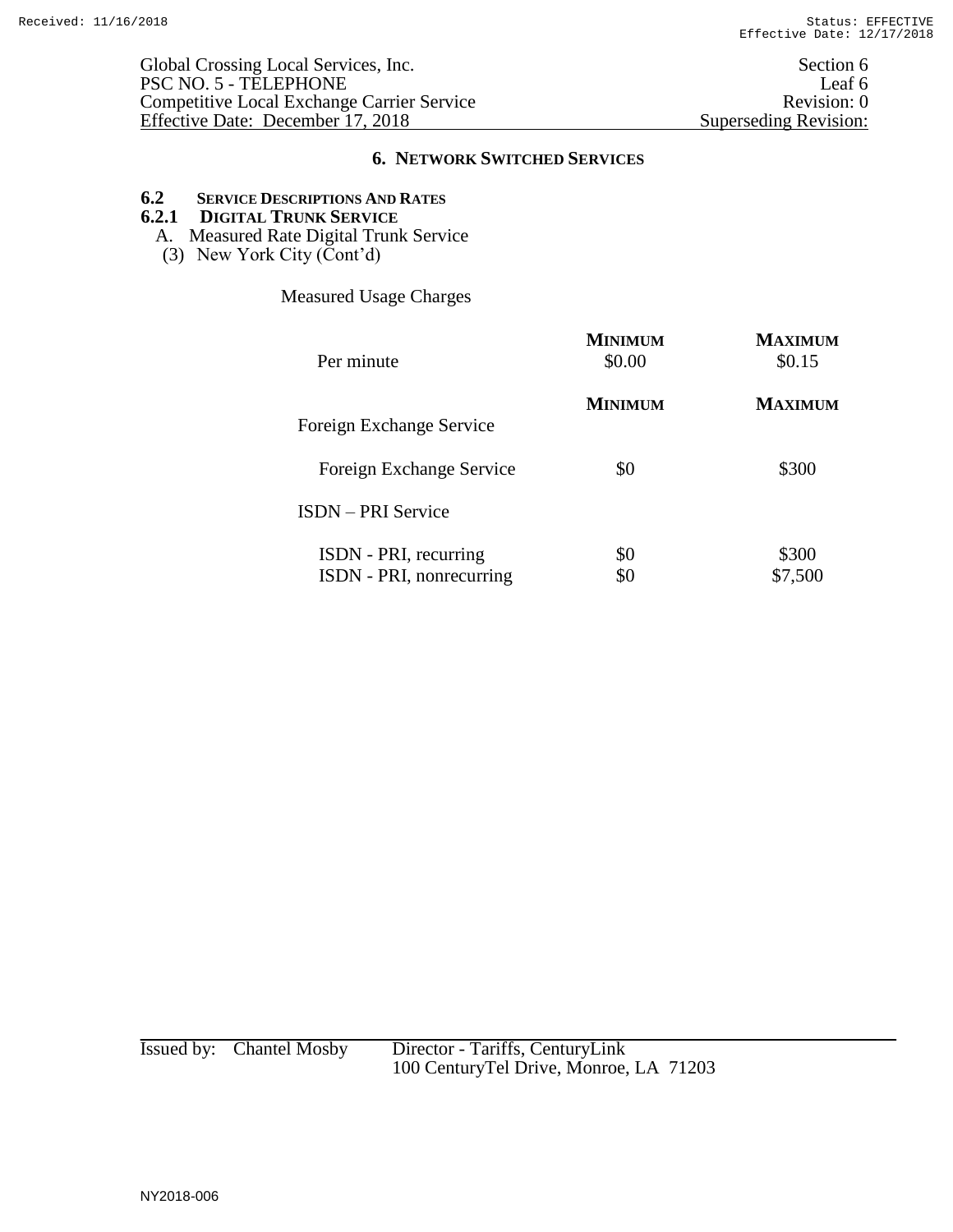# **6.2 SERVICE DESCRIPTIONS AND RATES**

# **6.2.1 DIGITAL TRUNK SERVICE**

A. Measured Rate Digital Trunk Service (Cont'd)

#### (4) Albany Service Area

In addition to the T-1 Facility charges above, the following channel, usage and DID charges apply to the Digital Trunk Service in the Albany Service area.

T1 Channel-Local Digital Service (LDS)

|                        | <b>MINIMUM</b>          |              |
|------------------------|-------------------------|--------------|
| Port (Channel) Charges | Monthly                 | Nonrecurring |
|                        | <b>Recurring Charge</b> | Charge       |
| Per Channel            | \$0.00                  | \$10.00      |
| $\frac{1}{2}$ T1       | \$0.00                  | \$120.00     |
| T1                     | \$0.00                  | \$240.00     |
| DID Numbers            |                         |              |
| Per DID Number         | \$0.00                  | \$0.00       |
|                        | <b>MAXIMUM</b>          |              |
| Port (Channel) Charges | Monthly                 | Nonrecurring |
|                        | <b>Recurring Charge</b> | Charge       |
| Per Channel            | \$0.00                  | \$40.00      |
| $\frac{1}{2}$ T1       | \$0.00                  | \$500.00     |
| T1                     | \$0.00                  | \$560.00     |
| <b>DID Numbers</b>     |                         |              |
| Per DID Number         | \$2.00                  | \$2.00       |
|                        |                         |              |

| Issued by: Chantel Mosby | Director - Tariffs, CenturyLink         |
|--------------------------|-----------------------------------------|
|                          | 100 Century Tel Drive, Monroe, LA 71203 |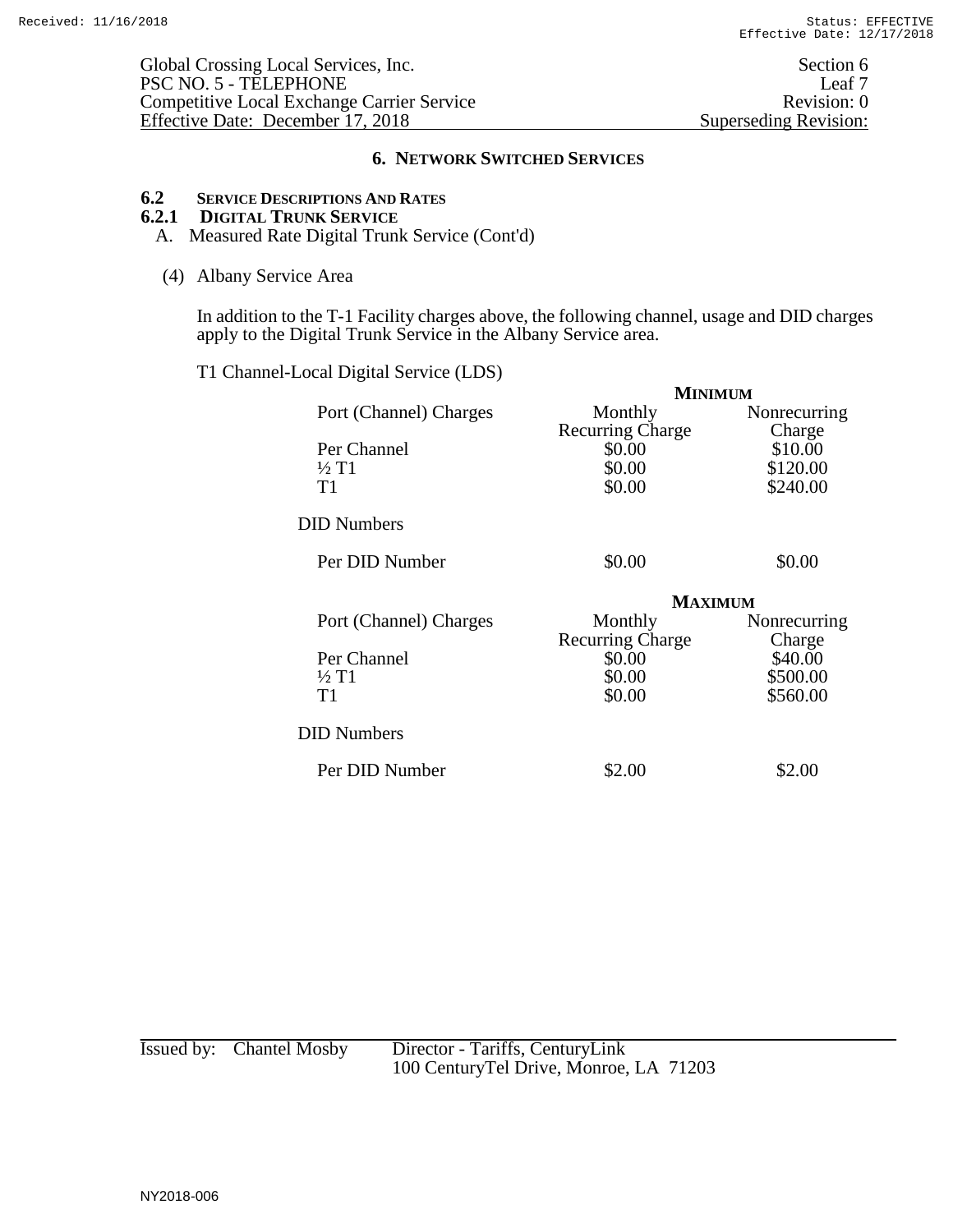# **6.2 SERVICE DESCRIPTIONS AND RATES**

# **6.2.1 DIGITAL TRUNK SERVICE**

- A. Measured Rate Digital Trunk Service
- (4) Albany Service Area (Cont'd)

Measured Usage Charges

| Per minute                                        | <b>MINIMUM</b><br>\$0.00 | <b>MAXIMUM</b><br>\$0.15 |
|---------------------------------------------------|--------------------------|--------------------------|
| Foreign Exchange Service                          | <b>MINIMUM</b>           | <b>MAXIMUM</b>           |
| Foreign Exchange Service                          | \$0                      | \$300                    |
| <b>ISDN</b> – PRI Service                         |                          |                          |
| ISDN - PRI, recurring<br>ISDN - PRI, nonrecurring | \$0                      | \$300<br>\$7,500         |

| Issued by: Chantel Mosby | Director - Tariffs, CenturyLink         |
|--------------------------|-----------------------------------------|
|                          | 100 Century Tel Drive, Monroe, LA 71203 |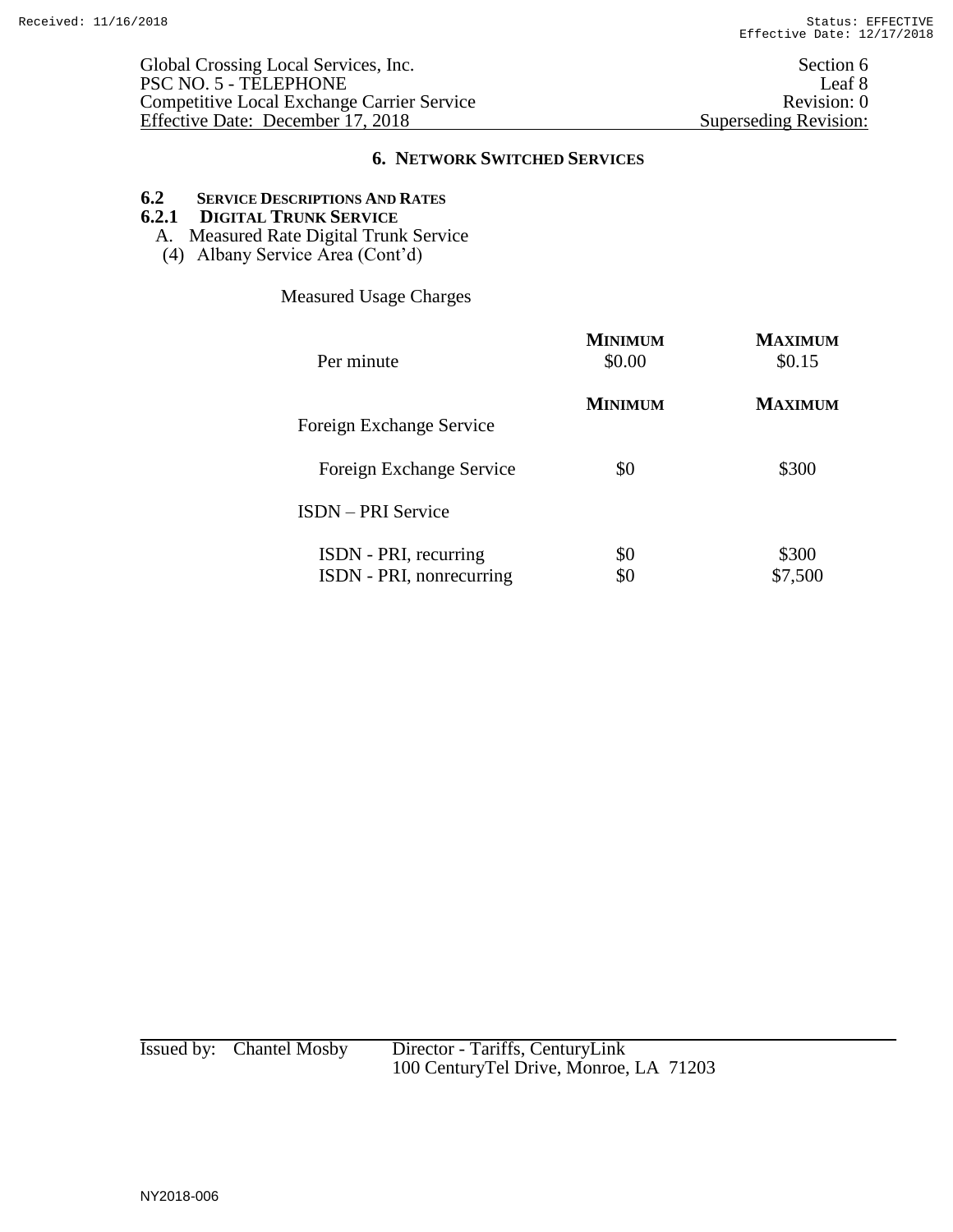Global Crossing Local Services, Inc. Section 6 PSC NO. 5 - TELEPHONE Leaf 9<br>Competitive Local Exchange Carrier Service Revision: 0 Competitive Local Exchange Carrier Service<br>
Effective Date: December 17, 2018<br>
Superseding Revision: 0 Effective Date: December 17, 2018

#### **6. NETWORK SWITCHED SERVICES**

6

### **6.2 SERVICE DESCRIPTIONS AND RATES**

**6.2.1 DIGITAL TRUNK SERVICE**

A. Measured Rate Digital Trunk Service (Cont'd)

(5) Buffalo Service Area

In addition to the T-1 Facility charges above, the following channel, usage and DID charges apply to the Digital Trunk Service in the Albany Service area.

T1 Channel-Local Digital Service (LDS)

|                                                   | <b>MINIMUM</b>                                        |                                           |
|---------------------------------------------------|-------------------------------------------------------|-------------------------------------------|
| Port (Channel) Charges                            | Monthly                                               | Nonrecurring                              |
| Per Channel<br>$\frac{1}{2}$ T <sub>1</sub><br>T1 | <b>Recurring Charge</b><br>\$0.00<br>\$0.00<br>\$0.00 | Charge<br>\$10.00<br>\$120.00<br>\$240.00 |
| <b>DID</b> Numbers                                |                                                       |                                           |
| Per DID Number                                    | \$0.00                                                | \$0.00                                    |
|                                                   | <b>MAXIMUM</b>                                        |                                           |
| Port (Channel) Charges                            | Monthly                                               | Nonrecurring                              |
|                                                   | <b>Recurring Charge</b>                               | Charge                                    |
| Per Channel<br>$\frac{1}{2}$ T1                   | \$0.00<br>\$0.00                                      | \$40.00<br>\$500.00                       |
| T1                                                | \$0.00                                                | \$560.00                                  |
| <b>DID Numbers</b>                                |                                                       |                                           |
| Per DID Number                                    | \$2.00                                                | \$2.00                                    |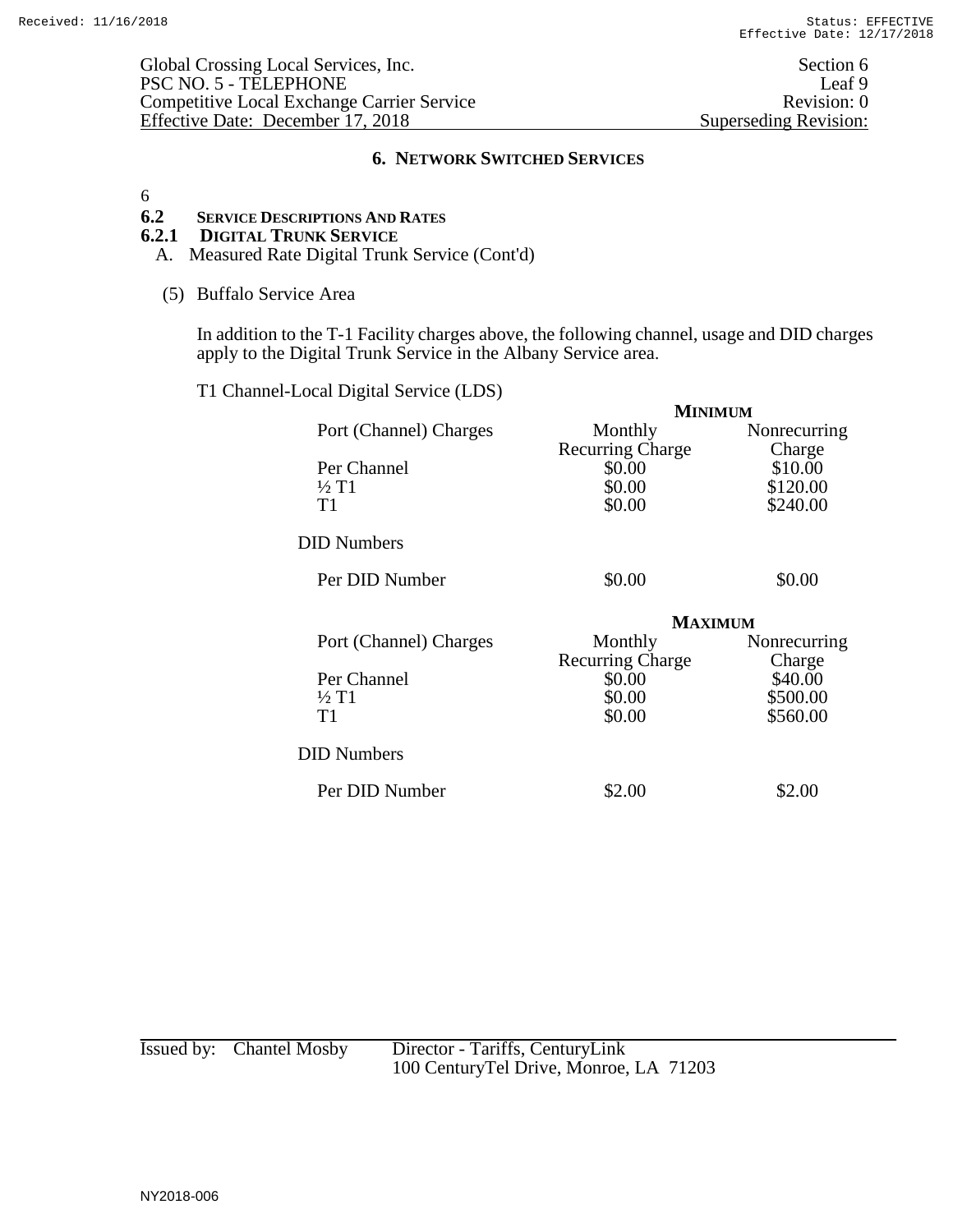# **6.2 SERVICE DESCRIPTIONS AND RATES**

# **6.2.1 DIGITAL TRUNK SERVICE**

- A. Measured Rate Digital Trunk Service
- (5) Buffalo Service Area (Cont'd)

Measured Usage Charges

|                           | <b>MINIMUM</b> | <b>MAXIMIM</b> |
|---------------------------|----------------|----------------|
| First 6 Seconds           | \$0.00         | \$1.00         |
| Each Add'l 6 Seconds      | \$0.00         | \$1.00         |
|                           | <b>MINIMUM</b> | <b>MAXIMUM</b> |
| Foreign Exchange Service  |                |                |
| Foreign Exchange Service  | \$0            | \$300          |
| <b>ISDN</b> – PRI Service |                |                |
| ISDN - PRI, recurring     | \$0            | \$300          |
| ISDN - PRI, nonrecurring  |                | \$7,500        |

Issued by: Chantel Mosby Director - Tariffs, CenturyLink 100 CenturyTel Drive, Monroe, LA 71203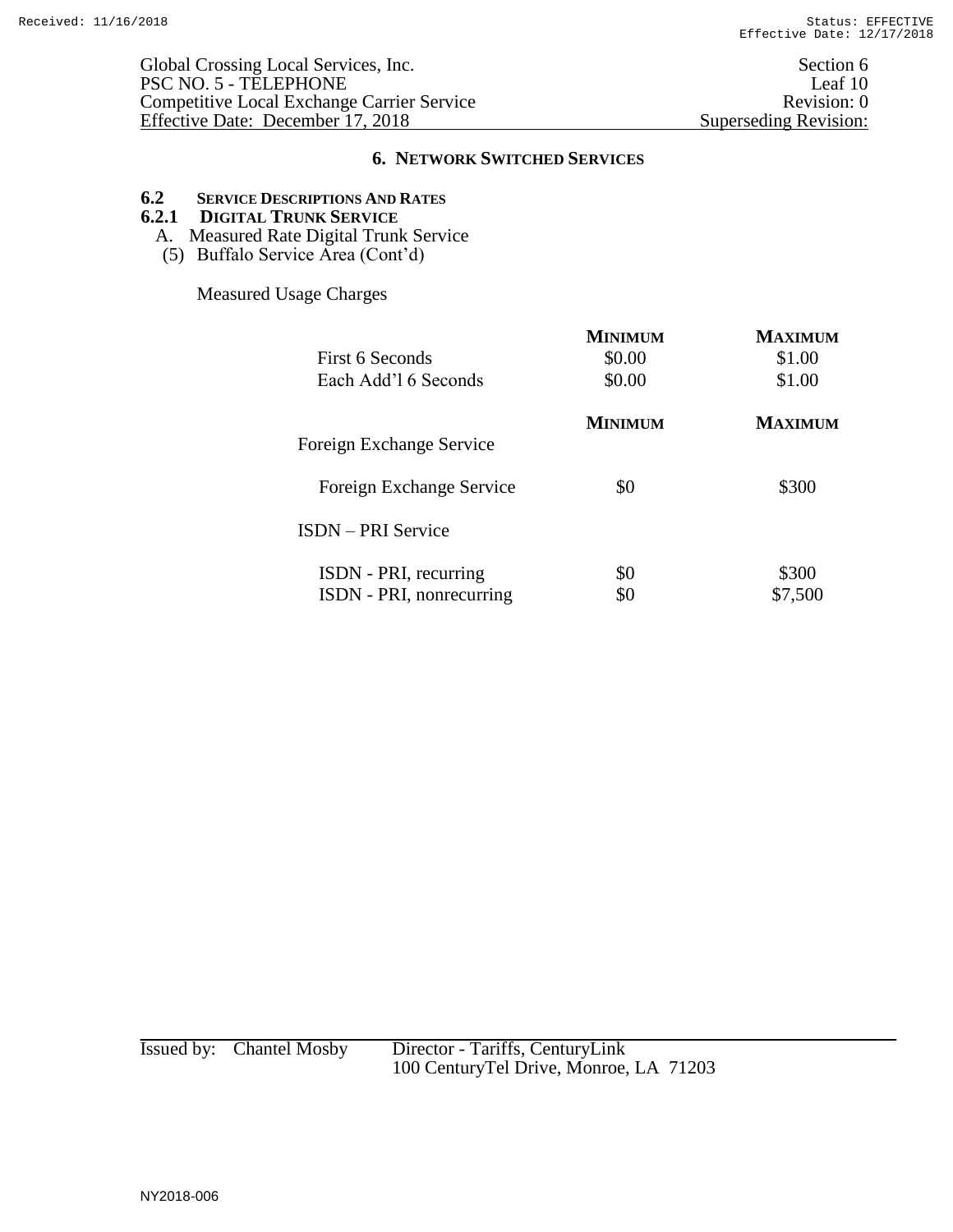## **6.3 EXCHANGE ACCESS OPTIONAL FEATURES**

# **6.3.1 CUSTOM CALLING FEATURES**

In addition to the charges listed below, connection charges apply as described in Section 3 of this tariff.

### A. Business Service

| <b>Business Service</b>                 | <b>MINIMUM</b> | <b>MAXIMUM</b> |
|-----------------------------------------|----------------|----------------|
| -(per line, per month)                  |                |                |
| -Call Forwarding Variable               | \$0.00         | \$8.00         |
| -Call Forward Busy                      | \$0.00         | \$8.00         |
| -Call Forward Don't Answer              | \$0.00         | \$8.00         |
| -Call Forwarding Busy / Don't<br>Answer | \$0.00         | \$8.00         |
| -Speed Calling                          | \$0.00         | \$8.00         |
| -Call Waiting / Cancel Call Waiting     | \$5.00         | \$15.00        |
| -Three-Way Calling                      | \$0.00         | \$8.00         |

| Issued by: Chantel Mosby | Director - Tariffs, CenturyLink         |
|--------------------------|-----------------------------------------|
|                          | 100 Century Tel Drive, Monroe, LA 71203 |